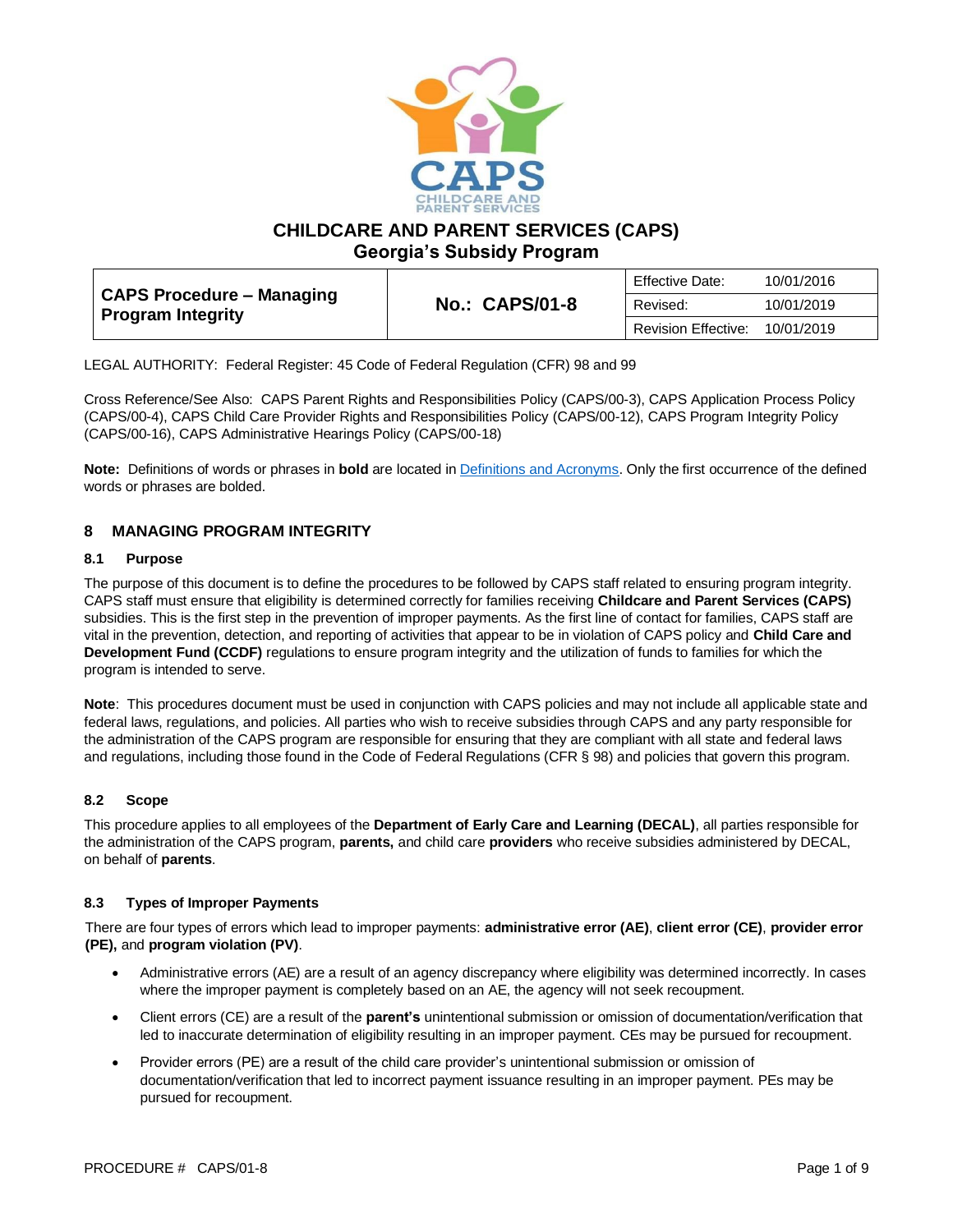| <b>CAPS Procedure – Managing</b><br><b>Program Integrity</b> |                       | <b>Effective Date:</b><br>10/01/2016 |            |
|--------------------------------------------------------------|-----------------------|--------------------------------------|------------|
|                                                              | <b>No.: CAPS/01-8</b> | Revised:                             | 10/01/2019 |
|                                                              |                       | Revision Effective:                  | 10/01/2019 |

• Program violations (PV) are the result of an intentional act by the **parent** or child care provider to misrepresent/mislead by providing false documentation/verification or intentionally omitting documentation/verification in an effort to be determined **eligible** for services or payment. PVs may be considered **fraud** if established by a court of jurisdiction and DECAL may pursue any and all legal or equitable remedies available to the CAPS program in accordance with applicable state and federal laws or regulations to collect **overpayments** in full from **parents** and child care providers.

## **8.4 Maintaining Program Integrity**

It is the responsibility of every CAPS staff member to minimize the opportunity for improper payments by performing their duties as outlined in CAPS policies and procedures. It is essential that staff fully understand these policies and procedures. Staff must make sure that **applications** and supporting documents (used to verify the information in the application) have been fully completed, properly signed, and dated. Any conflicting or missing information must be brought to the attention of the **parent** or child care **provider** for clarification or completion. Thoroughly reviewing the **case record** and documents that verify the information in the case record prior to issuing a scholarship will aid CAPS in reducing errors and preventing misrepresentation.

CAPS staff will review the **parent's** rights and responsibilities during the interview for initial enrollment and for each subsequent **eligibility period**, ensure the **parent** fully understands their rights and responsibilities as subsidy program participants, and document confirmation in the case activity log. The **parent's** rights can be found in the [CAPS Parent Rights](https://caps.decal.ga.gov/assets/downloads/CAPS/03-CAPS_Policy-Parental%20Authority%20Rights%20&%20Responsibilities.pdf)  [and Responsibilities Policy \(CAPS/00-3\).](https://caps.decal.ga.gov/assets/downloads/CAPS/03-CAPS_Policy-Parental%20Authority%20Rights%20&%20Responsibilities.pdf)

The **parent** provides information on the child care application as well as supporting documentation. Although the **parent** is the primary source of information and is fully responsible for it, verification of the information and documentation provided is sometimes necessary. Staff should verify questionable or inconsistent information when reviewing the child care application and supporting documentation. The signature page of the child care application gives CAPS the authority to investigate discrepancies. Internal methods of verification that may be used by CAPS staff include, but are not limited to: the Work Number [\(https://www.theworknumber.com/\)](https://www.theworknumber.com/), Georgia Department of Labor **wage** and benefit information, available eligibility systems, or direct contact with the listed employer. Refer to the verification section of th[e CAPS Application Process Policy](https://caps.decal.ga.gov/assets/downloads/CAPS/04-CAPS_Policy-Application%20Process.pdf)  [\(CAPS/00-4\)](https://caps.decal.ga.gov/assets/downloads/CAPS/04-CAPS_Policy-Application%20Process.pdf) for additional information.

If there are inconsistencies in the verification submitted by the **parent** and the employer, educational institution, or internal methods of verification, the CAPS staff should take the following steps:

| <b>Step</b> | <b>CAPS Staff Action</b>                                                                                                                                                                                                                                                                                                              |  |
|-------------|---------------------------------------------------------------------------------------------------------------------------------------------------------------------------------------------------------------------------------------------------------------------------------------------------------------------------------------|--|
|             | Contact the employer or educational institution to verify what was received.                                                                                                                                                                                                                                                          |  |
| 2           | Contact the parent to determine if additional documentation is needed to support documentation.<br>If documentation/verification continues to be inconsistent and eligibility cannot be verified, deny<br>(A)<br>application for eligibility.<br>(B) If documentation/verification can be confirmed, continue to process eligibility. |  |
|             | File all document and record all actions taken in the case record.                                                                                                                                                                                                                                                                    |  |

CAPS should ensure that child care providers fully understand their rights and responsibilities as subsidy program participants and this should be documented in the provider profile. Rights and responsibilities for child care providers are included throughout the CAPS policy and are listed in the [CAPS Child Care Provider Rights and Responsibilities Policy \(CAPS/00-12\).](https://caps.decal.ga.gov/assets/downloads/CAPS/12-CAPS_Policy-Child%20Care%20Provider%20Rights%20&%20Responsibilities.pdf)  It is the responsibility of the **State Provider Management Agent (SPMA)** to ensure that the provider understands and complies with the Provider Agreement as well as **sanctions** associated with non-compliance.

Program integrity also includes instances where intentional program violations are committed by CAPS staff or contractor staff. Every effort will be made to identify, detect, report, and take action against any individual found to have committed intentional violations against the CAPS program, up to and including, investigation, termination, and prosecution.

As prescribed in the Code of Ethics for Executive Branch Officers and Employees, all CAPS staff must make every effort to avoid even the appearance of a conflict of interest. An appearance of conflict exists when a reasonable person would conclude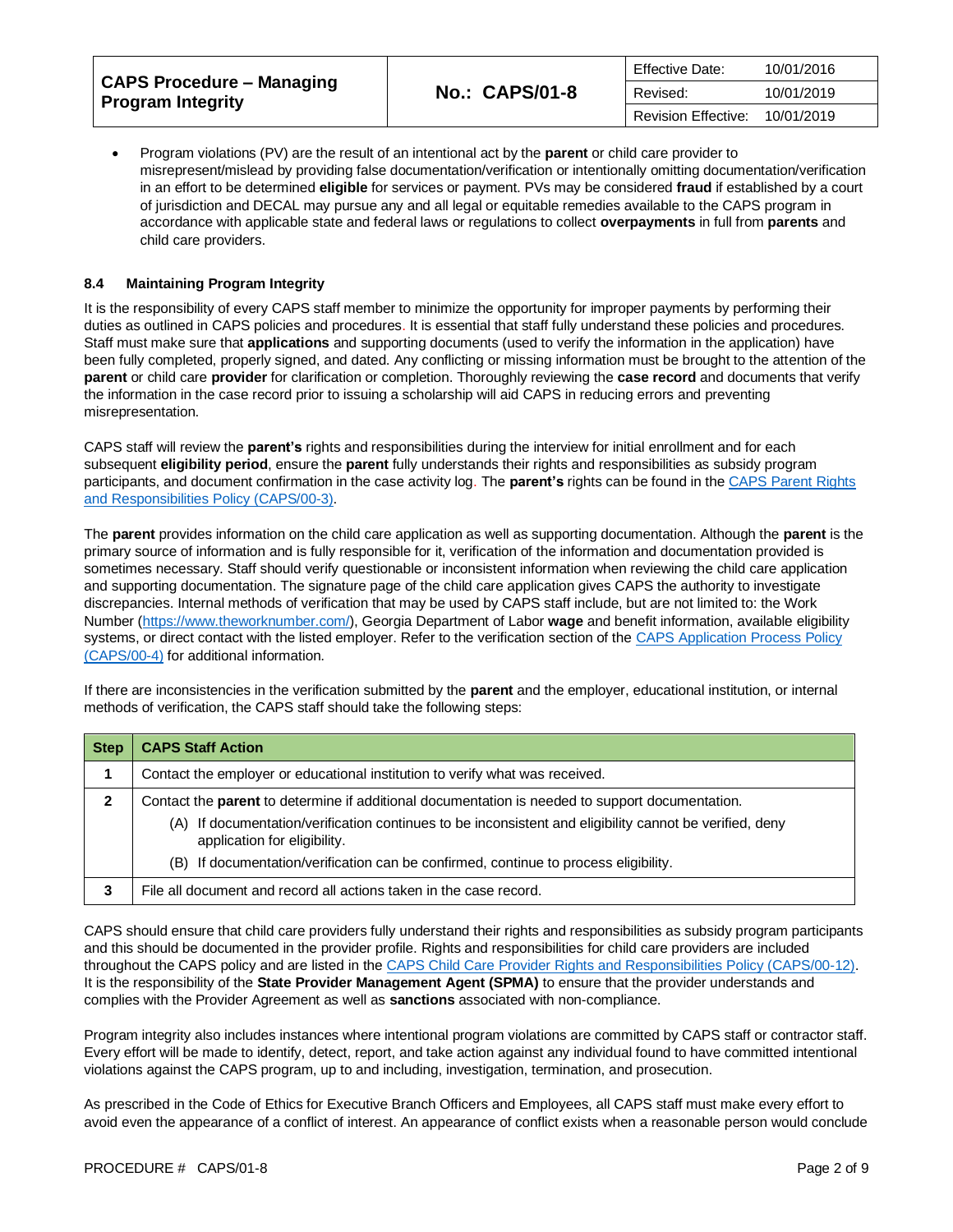| <b>CAPS Procedure - Managing</b><br><b>Program Integrity</b> |                       | <b>Effective Date:</b><br>10/01/2016 |            |
|--------------------------------------------------------------|-----------------------|--------------------------------------|------------|
|                                                              | <b>No.: CAPS/01-8</b> | Revised:                             | 10/01/2019 |
|                                                              |                       | Revision Effective:                  | 10/01/2019 |

from the circumstance that the employee's ability to perform their job responsibilities is compromised by personal interests. An appearance of conflict could exist even in the absence of a true conflict.

To avoid the appearance of conflicts of interest, CAPS staff must recuse themselves from any proceeding in which the employee's impartiality might reasonably be questioned. If CAPS staff determine that they should recuse themselves from a proceeding, they must immediately inform their manager who will re-assign that work to another staff member.

To further avoid the appearance of conflicts of interest, all CAPS cases where a DECAL employee is a member of the family unit must be brought to the attention of and overseen by a CAPS Manager. The CAPS Manager will assign the case to a CAPS Coordinator to process and the CAPS Manager will conduct a quality assurance review of that case to ensure accuracy.

#### **8.5 Managing Program Integrity for Parents**

## **8.5.1 Processing of Overpayments caused by Parents**

CAPS staff will use guidelines above to determine errors that lead to improper payments in order to process overpayments when **parents** receive subsidy payments for which they were not eligible.

When an overpayment is identified for a **parent**, proceed with the following steps:

| <b>Step</b>  | <b>CAPS Staff Action for AE and CE Overpayments</b>                                                                                                                                                                                                                                                                                                                                                                                          |                  |                                                                                                  |
|--------------|----------------------------------------------------------------------------------------------------------------------------------------------------------------------------------------------------------------------------------------------------------------------------------------------------------------------------------------------------------------------------------------------------------------------------------------------|------------------|--------------------------------------------------------------------------------------------------|
| 1            | After determining an overpayment has occurred due to an administrative error (AE) or client error (CE), use the<br>Report of Claim Determination (Appendix P) and the Claims Determination Worksheet (Form $112A - 2^{nd}$ page) to<br>calculate the total amount of the overpayment.<br>(A) If the overpayment results from an AE, document the case record and take no further action.<br>(B) If the overpayment results from a CE and is: |                  |                                                                                                  |
|              |                                                                                                                                                                                                                                                                                                                                                                                                                                              | <b>Amount</b>    | <b>CAPS Staff Action</b>                                                                         |
|              |                                                                                                                                                                                                                                                                                                                                                                                                                                              | Less than \$600  | Proceed to Step 2.                                                                               |
|              |                                                                                                                                                                                                                                                                                                                                                                                                                                              | \$600 or greater | Refer the case to DECAL Audits and Compliance (See procedure 8.5.2 for the<br>referral process). |
| $\mathbf{2}$ |                                                                                                                                                                                                                                                                                                                                                                                                                                              |                  | Review with your supervisor as to the accuracy of the overpayment determination.                 |
| 3            | Send the approved Child Care Repayment Statement - Parent (Appendix O) or other system-generated notice to<br>the parent notifying him/her of the established claim. Document the case record of actions taken.                                                                                                                                                                                                                              |                  |                                                                                                  |
| 4            | If the parent does not complete and return the Child Care Repayment Statement - Parent (Appendix O) within 10<br>calendar days, the CAPS staff must:                                                                                                                                                                                                                                                                                         |                  |                                                                                                  |
|              | (A) Contact the parent to ensure the Child Care Repayment Statement - Parent (Appendix O) was<br>received. If not received, verify current contact information and inform the parent of the information<br>contained in the Child Care Repayment Statement - Parent (Appendix O).                                                                                                                                                            |                  |                                                                                                  |
|              | (B) If the Child Care Repayment Statement - Parent (Appendix O) was received and not submitted within<br>10 calendar days, take action to close the child care case:                                                                                                                                                                                                                                                                         |                  |                                                                                                  |
|              | Mail the Disposition and Parent Information form (Appendix L), along with the original Form<br>$\bullet$<br>111C or system-generated notice to the parent including 14 calendar days for adverse action.                                                                                                                                                                                                                                     |                  |                                                                                                  |
|              | Include rights to an administrative hearing of the overpayment amount. Refer to Administrative<br>$\bullet$<br>Hearings Policy (CAPS/00-18) for procedures governing the administrative hearing process.                                                                                                                                                                                                                                     |                  |                                                                                                  |
| 5            | If the parent responds within 14 calendar days disputing the agency's findings, review the information provided<br>and make a determination within 10 calendar days. Send the Child Care Claims and Collection Notice - Parent<br>(Appendix Q) or system-generated notice to the parent.                                                                                                                                                     |                  |                                                                                                  |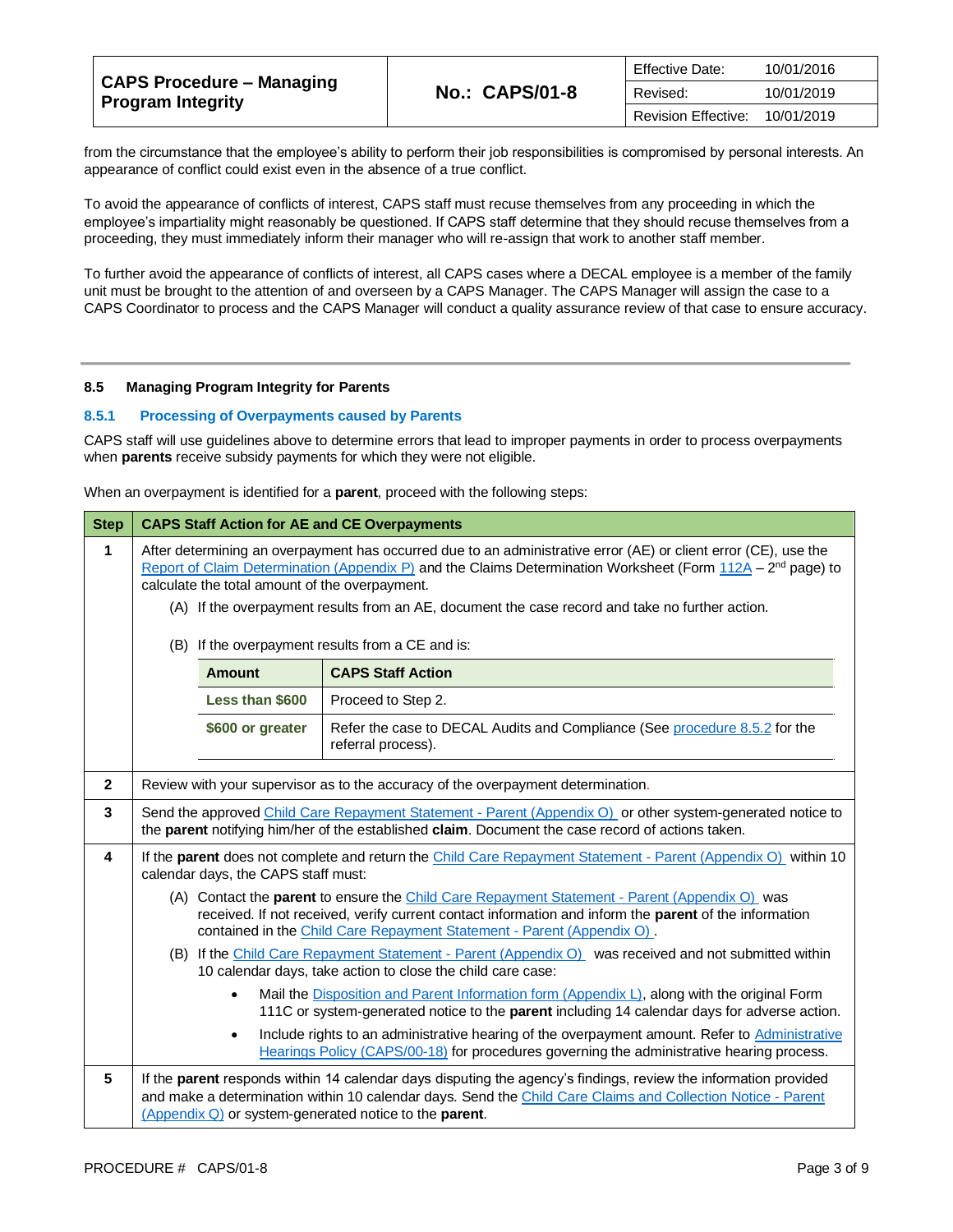**CAPS Procedure – Managing Program Integrity No.: CAPS/01-8**

| <b>Step</b>    | <b>CAPS Staff Action for AE and CE Overpayments</b>                                                                                                                                                                                                                                               |
|----------------|---------------------------------------------------------------------------------------------------------------------------------------------------------------------------------------------------------------------------------------------------------------------------------------------------|
| 6              | If the parent is a Temporary Assistance for Needy Families (TANF) applicant/recipient, inform the TANF<br>Family Independence CAPS staff that the parent is required to repay a claim for child care.                                                                                             |
| $\overline{7}$ | Calculate the minimum amount the parent must pay each month by dividing the total claim amount by 12. The<br>resulting amount is the minimum monthly payment owed by the <b>parent</b> .                                                                                                          |
| 8              | If the resulting amount poses a hardship on the parent, consult with your manager to determine if a renegotiation<br>of the repayment statement to a lower amount can occur. Renegotiations can occur as long as the claim is paid in<br>full within 24 months.                                   |
| 9              | By the 5 <sup>th</sup> business day after the claim has been processed, send completed copies of Child Care Repayment<br>Statement - Parent (Appendix O), Report of Claim Determination (Appendix P), and the CAPS Claims<br>Determination Worksheet (112A) or system-generated notice to DECAL : |
|                | Georgia Department of Early Care and Learning<br>Financial Services - CAPS Claims<br>2 Martin Luther King Jr. Drive, East Tower, Suite 670<br>Atlanta, GA 30334                                                                                                                                   |
| 10             | File a copy of each form in the parent's electronic record and document all actions taken.                                                                                                                                                                                                        |

**Note**: If a **parent** files bankruptcy any notification of the bankruptcy must be sent to the DECAL legal staff responsible for processing.

# **8.5.2 Parent Referrals for Investigations and Program Violations**

If the **parent** is suspected of a **program violation**, a determination of on-going eligibility must be made prior to referring the case to DECAL's Audits and Compliance Division. All suspected program violations involving the **parent** must be referred to DECAL's Audits and Compliance Division regardless of continued eligibility status and amount of the improper payment.

If it is determined that the **parent** is suspected of a CAPS program violation, complete the following steps:

| <b>CAPS Staff Action for PV Parent Overpayments</b>                                                                                               |                                                                                                                                                                                                                                       |  |
|---------------------------------------------------------------------------------------------------------------------------------------------------|---------------------------------------------------------------------------------------------------------------------------------------------------------------------------------------------------------------------------------------|--|
| Submit a completed referral to the DECAL Request for Investigation (Form 5667) to:                                                                |                                                                                                                                                                                                                                       |  |
| Georgia Department of Early Care and Learning<br>Office of Audits and Compliance<br>2 Martin Luther King Jr. Drive, SE<br>Suite 754-East Tower    |                                                                                                                                                                                                                                       |  |
| CAPS.Investigations@decal.ga.gov                                                                                                                  |                                                                                                                                                                                                                                       |  |
| Document the case record including the date of referral.                                                                                          |                                                                                                                                                                                                                                       |  |
| Take no further action until notification of a decision from the investigation is received.                                                       |                                                                                                                                                                                                                                       |  |
| Update the case according to investigation results and provide notification to <b>parent</b> of the agency action.                                |                                                                                                                                                                                                                                       |  |
| <b>CAPS Staff Action</b><br><b>Investigation Result</b>                                                                                           |                                                                                                                                                                                                                                       |  |
| <b>Establish claim</b><br>Follow procedures outlined in procedure 8.5.1 (Processing of Overpayments<br>caused by Parents) to establish the claim. |                                                                                                                                                                                                                                       |  |
| <b>Continue Eligibility</b><br>Provide the <b>parent</b> notification of on-going services.                                                       |                                                                                                                                                                                                                                       |  |
| <b>Notice of Non-</b><br><b>Compliance</b>                                                                                                        | (A) Close the case.<br>(B) Complete Disposition and Parent Information form (Appendix L) and notify<br>the <b>parent</b> and child care program, providing timely notice of case<br>termination and last date of authorized services. |  |
|                                                                                                                                                   | Atlanta, GA 30334                                                                                                                                                                                                                     |  |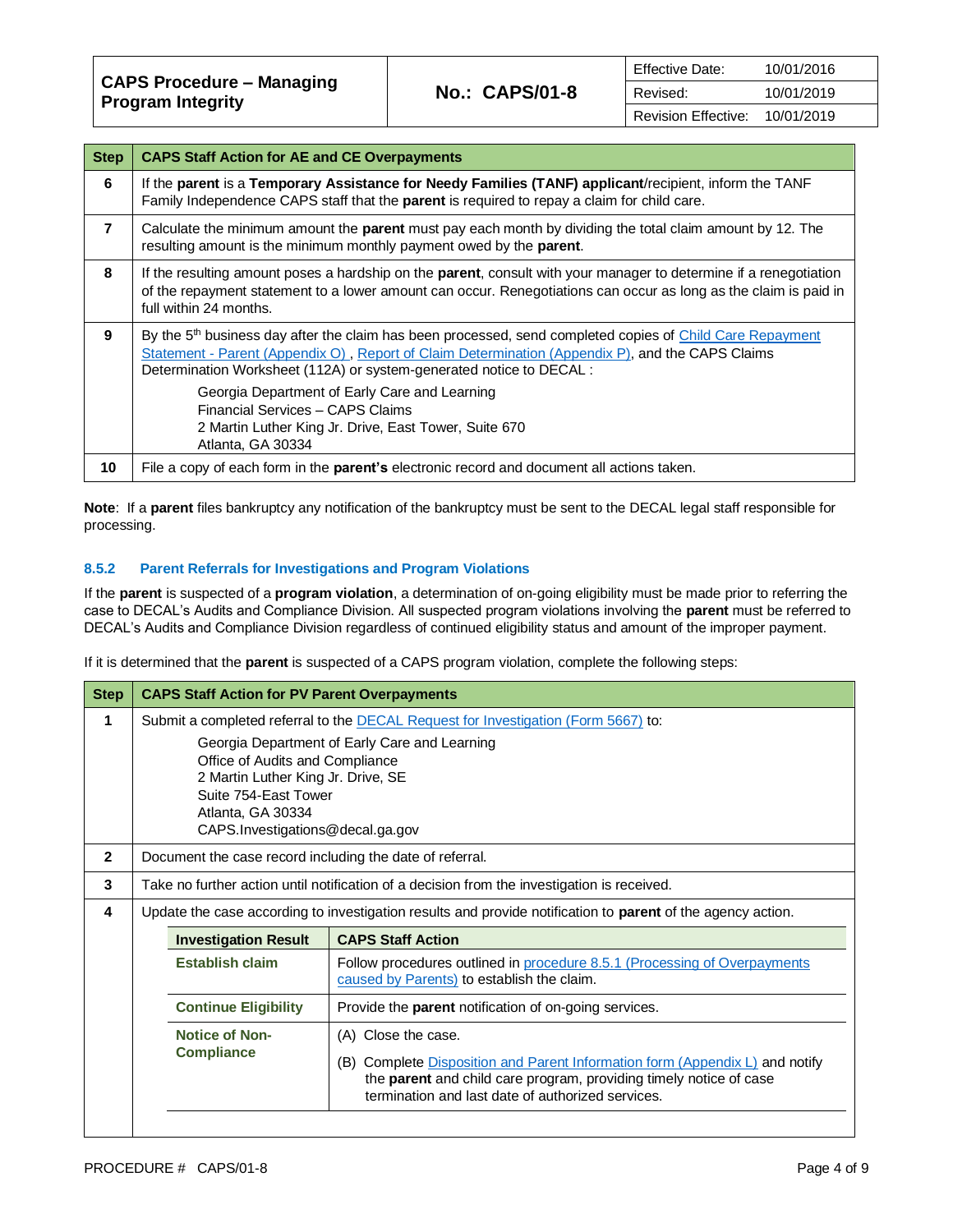| Step | <b>CAPS Staff Action for PV Parent Overpayments</b>                                                                             |
|------|---------------------------------------------------------------------------------------------------------------------------------|
|      | Document the case record of all actions taken.                                                                                  |
| 6    | DO NOT attempt to re-negotiate consent agreements or court orders obtained by DECAL's Audits and<br><b>Compliance Division.</b> |

## **8.5.3 On-going Case Management for Active Cases with Claims**

DECAL Financial Services office will recoup and track repayment of active cases with claims for CAPS **parents**. The **parent** may continue to receive services as long as agreed upon payments are received. If the **parent** stops making payments and the claim is not paid in full, he/she may be subject to sanctions, up to and including **suspension** and termination of child care services. Refer t[o CAPS Program Integrity Policy \(CAPS/00-16\)](https://caps.decal.ga.gov/assets/downloads/CAPS/16-CAPS_Policy-Program%20Integrity.pdf) for additional information regarding sanctions for **parents**.

## **8.5.4 Collection Procedures for Closed Parent Cases**

If staff closes a CAPS case that has an outstanding claim, the **parent** maintains responsibility for repayment of the balance. CAPS staff must complete the following steps:

| <b>Step</b> | <b>CAPS Staff Action</b>                                                                                                                                                  |  |
|-------------|---------------------------------------------------------------------------------------------------------------------------------------------------------------------------|--|
|             | Send the Child Care Repayment Statement - Parent (Appendix O) to the parent for three consecutive months<br>when the parent fails to make a payment on the claim.         |  |
| 2           | No further collection attempts are necessary unless the parent reapplies for CAPS.                                                                                        |  |
| 3           | File any mail returned by the postal services in the <b>parent's</b> case record.<br><b>Note:</b> No further letters are to be sent unless a current address is obtained. |  |
| 4           | Document all actions taken in the case record.                                                                                                                            |  |

If a new application is received from a **parent** with a previously established overpayment claim, staff must complete the following steps:

| <b>Step</b>  | <b>CAPS Staff Action</b>                                                                                                                                                                                                                                                                                                |
|--------------|-------------------------------------------------------------------------------------------------------------------------------------------------------------------------------------------------------------------------------------------------------------------------------------------------------------------------|
|              | Contact and inform the <b>parent</b> of the outstanding balance of the previous claim.                                                                                                                                                                                                                                  |
| $\mathbf{2}$ | If payments are not current, a new application should not be approved until all sanctions have been resolved and<br>a new repayment agreement has been signed. Work with the parent to obtain a completed repayment<br>agreement.                                                                                       |
| 3            | Instruct the <b>parents</b> to submit all payments for claims in the form of a cashier's check or money order to:<br>Georgia Department of Early Care and Learning<br>Financial Services - CAPS Claims<br>2 Martin Luther King Jr. Drive<br>East Tower, Suite 670<br>Atlanta, GA 30334                                  |
| 4            | Submit all forms (Child Care Repayment Statement - Parent (Appendix O), Report of Claim Determination<br>(Appendix P), and CC Claims and Collection Notice Parental Authority (Appendix Q) or system generated notice)<br>to the above address within five calendar days after the claim documents have been processed. |

# **8.5.5 Procedure for Underpayments for Parents**

When an **underpayment** for a **parent** is determined, complete the following steps: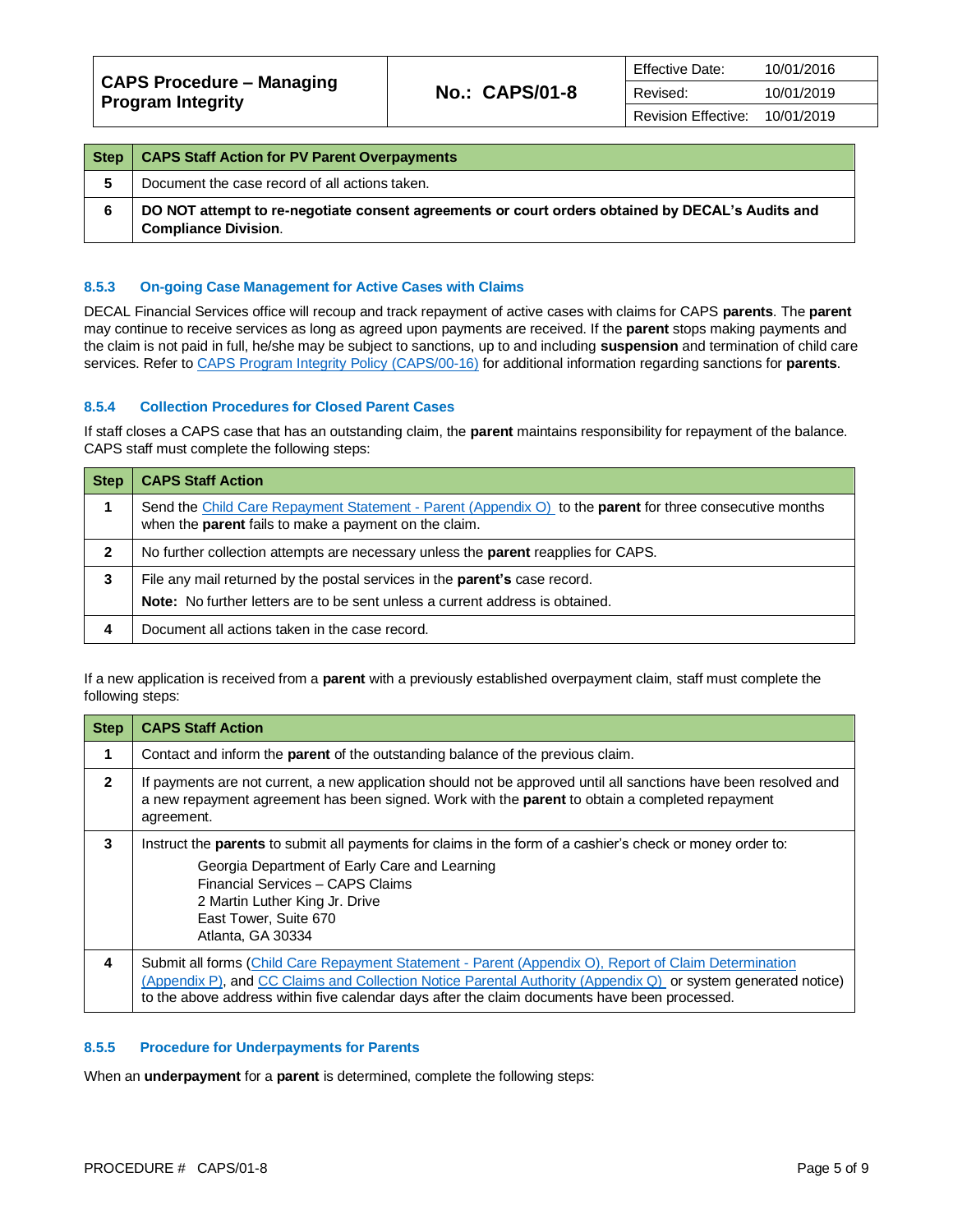**CAPS Procedure – Managing Program Integrity No.: CAPS/01-8**

| <b>Step</b>  | <b>CAPS Staff Action</b>                                                                                                                                                                                                                                                                                                                                                     |
|--------------|------------------------------------------------------------------------------------------------------------------------------------------------------------------------------------------------------------------------------------------------------------------------------------------------------------------------------------------------------------------------------|
| 1            | Determine what change caused the underpayment and make any necessary changes to prevent the continuance<br>of an underpayment.                                                                                                                                                                                                                                               |
| $\mathbf{2}$ | Determine the date the underpayment first occurred.<br>(A) If the underpayment occurred more than 90 calendar days before discovery, take no further action.<br>(B) If the underpayment occurred within 90 calendar days of discovery, proceed to Step 3.                                                                                                                    |
| 3            | Calculate the underpayment using CAPS Claims Determination Worksheet (Form 112A) or system-generated<br>notice starting with the first week it occurred.                                                                                                                                                                                                                     |
| 4            | Authorize reimbursement of the underpayment using CAPS Claims Determination Worksheet (Form 112) or<br>system-generated notice.                                                                                                                                                                                                                                              |
| 5            | By the 5 <sup>th</sup> calendar day after the underpayment has been established, send completed copies of CAPS Claims<br>Determination Worksheet (Form 112 & 112A) or system-generated notice to DECAL:<br>Georgia Department of Early Care and Learning<br>Financial Services - CAPS Claims<br>2 Martin Luther King Jr. Drive<br>East Tower, Suite 670<br>Atlanta, GA 30334 |
| 6            | File a copy of each form in the parent's case record.                                                                                                                                                                                                                                                                                                                        |
| 7            | Send CC Claims and Collection Notice Parental Authority (Appendix Q) or system-generated notice to the parent<br>to notify him/her of the underpayment.                                                                                                                                                                                                                      |
| 8            | Document all actions taken in the case record.                                                                                                                                                                                                                                                                                                                               |

## **8.6 Managing Program Integrity for Child Care Providers**

## **8.6.1 Processing Improper Payments for Providers**

Improper payments (overpayments and underpayments) may be discovered at multiple levels, either by DECAL staff, contractor staff, or may be reported by the general public. Child care provider overpayments can include administrative errors (AE), provider errors (PE), or program violations (PV). Upon receipt of information related to a possible improper payment or to determine if an improper payment has occurred, CAPS staff must determine whether the claim is an underpayment or overpayment and the type of error (AE, PE, or PV) that exists.

When there is an Administrative Error (AE) or Provider Error (PE) against a child care provider and the total of the claim is determined to be less than \$600, staff should complete the following steps:

| <b>Step</b>  | <b>CAPS Staff Action for AE and PE Overpayments</b>                                                                                                       |                                   |                          |
|--------------|-----------------------------------------------------------------------------------------------------------------------------------------------------------|-----------------------------------|--------------------------|
| 1            |                                                                                                                                                           | Expire the incorrect scholarship. |                          |
| $\mathbf{2}$ | Create a scholarship with the correct payment amount for the remaining eligibility period if the <b>parent</b> remains<br>eligible for on-going services. |                                   |                          |
| 3            | Determine the amount of the provider overpayment.                                                                                                         |                                   |                          |
| 4            | (A) If the overpayment results from an AE, document the case record and take no further action.                                                           |                                   |                          |
|              | (B) If the overpayment results from a PE and is:                                                                                                          |                                   |                          |
|              |                                                                                                                                                           | Amount                            | <b>CAPS Staff Action</b> |
|              |                                                                                                                                                           | Less than \$600                   | Proceed to Step 5.       |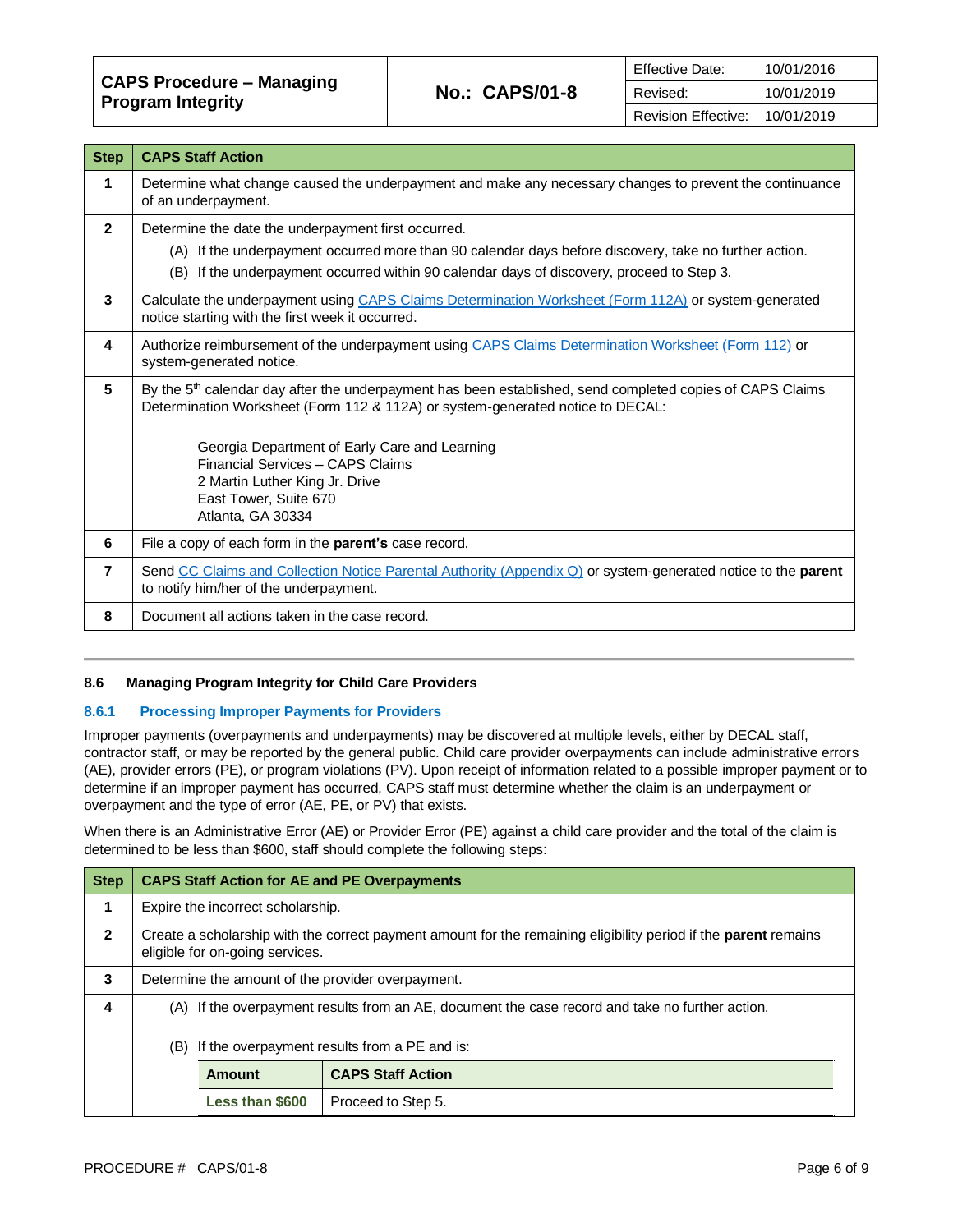| CAPS Procedure – Managing<br><b>Program Integrity</b> | <b>No.: CAPS/01-8</b> | Effective Date:     | 10/01/2016 |
|-------------------------------------------------------|-----------------------|---------------------|------------|
|                                                       |                       | Revised:            | 10/01/2019 |
|                                                       |                       | Revision Effective: | 10/01/2019 |

| <b>Step</b>    | <b>CAPS Staff Action for AE and PE Overpayments</b>      |                                                                                                                                                             |
|----------------|----------------------------------------------------------|-------------------------------------------------------------------------------------------------------------------------------------------------------------|
|                | \$600 or greater                                         | Refer the case to DECAL Audits and Compliance Unit (See procedure 8.6.2 for<br>the provider referral process).                                              |
| 5              |                                                          | Send notification using the system functionality to the SPMA detailing:                                                                                     |
|                |                                                          | Name and demographic information of child care provider                                                                                                     |
|                | Type of improper payment (PE)                            |                                                                                                                                                             |
|                | Amount of improper payment                               |                                                                                                                                                             |
|                | Dates improper payment occurred                          |                                                                                                                                                             |
|                |                                                          | Certificate/child demographic information included in the improper payment                                                                                  |
| 6              |                                                          | Submit copies of all documentation that supports the findings and cause of the overpayment to the SPMA.                                                     |
| <b>Step</b>    |                                                          | State Provider Management Agent (SPMA) Action for PE less than \$600                                                                                        |
| 1              |                                                          | The SPMA will review notification received from CAPS to determine claim and supporting information.                                                         |
| $\overline{2}$ | hearing.                                                 | Send notice to child care provider detailing the claim amount, repayment options, and right for an administrative                                           |
|                |                                                          | (A) If the provider does not return the request for appeal within ten calendar days, the SPMA will take<br>actions to begin recoupments of future payments. |
|                |                                                          | (B) If the provider submits request for appeal, the SPMA will forward hearing request to:                                                                   |
|                |                                                          | Georgia Department of Early Care and Learning                                                                                                               |
|                |                                                          | Ira Sudman, Chief Legal Officer<br>2 Martin Luther King Jr. Drive, East Tower, Suite 754                                                                    |
|                | Atlanta, GA 30334                                        |                                                                                                                                                             |
| 3              | recoupment and collection of funds from future payments. | If the child care provider agrees with the determination of the improper payment, the SPMA will begin processing                                            |

## **8.6.2 Child Care Provider Referrals for Investigations and Program Violations (PV)**

A referral to DECAL Audits and Compliance Unit will be made in the following instances:

- When a PE results in an overpayment of \$600 or more within a three-year period or less
- Any and all program violations

When it appears that a child care provider may have provided false or misleading information in order to receive funds or that there has been a program violation involving CAPS, staff complete the following steps:

| <b>Step</b>  | <b>CAPS Staff Action</b>                                                                                                                                                                                                                                                                                                                                                          |
|--------------|-----------------------------------------------------------------------------------------------------------------------------------------------------------------------------------------------------------------------------------------------------------------------------------------------------------------------------------------------------------------------------------|
|              | If the violation involves a CAPS, DFCS or DECAL staff member, contact must be made to CAPS within one<br>business day of determination. Information can be provided via email to caps.complaints@decal.ga.gov or by<br>calling 1-833-4GACAPS (1-833-442-2277). All information received will remain confidential.                                                                 |
| $\mathbf{2}$ | Send a referral to the DECAL Audits and Compliance Unit by completing the Request for Child Care Provider<br>Investigation Form (Appendix V) and routing the form to:<br>Georgia Department of Early Care and Learning<br>Office of Audits and Compliance<br>2 Martin Luther King Jr. Drive, SE<br>Suite 754-East Tower<br>Atlanta, GA 30334<br>CAPS. Investigations@decal.ga.gov |
| 3            | Document the provider activity log and include the date of referral.                                                                                                                                                                                                                                                                                                              |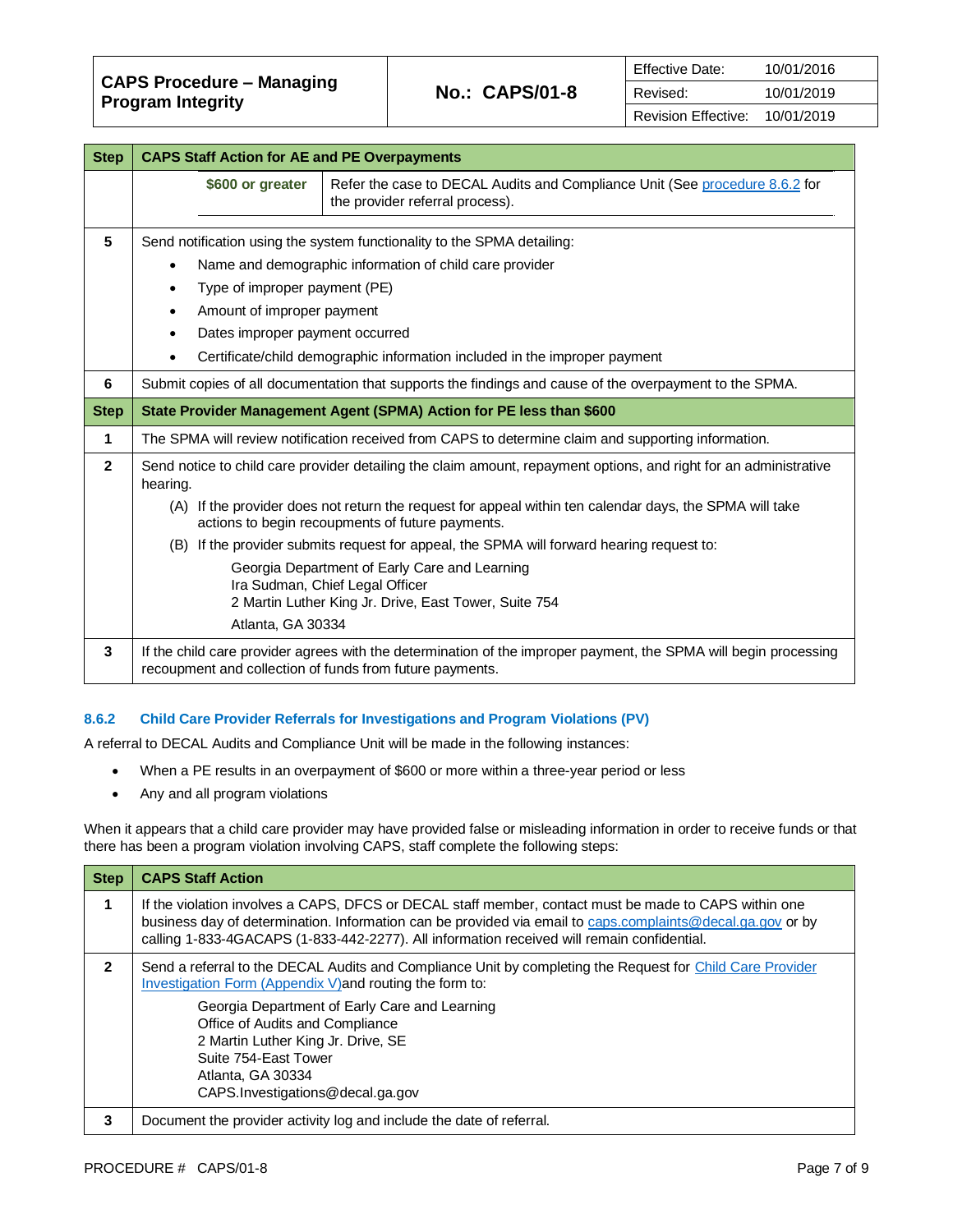| CAPS Procedure – Managing<br>Program Integrity |                       | Effective Date:            | 10/01/2016 |
|------------------------------------------------|-----------------------|----------------------------|------------|
|                                                | <b>No.: CAPS/01-8</b> | Revised:                   | 10/01/2019 |
|                                                |                       | <b>Revision Effective:</b> | 10/01/2019 |

| <b>Step</b> | <b>CAPS Staff Action</b>                                                                                                                                                                                            |
|-------------|---------------------------------------------------------------------------------------------------------------------------------------------------------------------------------------------------------------------|
|             | If the case is being referred to DECAL's Audits and Compliance Division, there should be no attempt to<br>negotiate a repayment agreement or contact the parent or child care provider regarding the investigation. |

During a DECAL Audits and Compliance investigation:

- The Audits and Compliance Examiner will give the child care provider 15 calendar days from receipt of notice to respond to any request for records via mail. The examiner will review all requested documents and determine if a claim exists.
- If the child care provider does not comply with any requests or fails to provide documents to support requests for payment, the DECAL Audits and Compliance Examiner will notify them of the repayment options and any future sanctions that may be imposed.
- The results of the investigation will be sent to the SPMA and copied to the DECAL Adverse Action and Claims unit. The SPMA is responsible for pursuing, collecting, tracking, and reporting claims negotiated by DECAL Audits and Compliance for child care program violations.

Failure to comply with an investigation may result in further sanctions imposed by the CAPS program, up to and including any and all legal remedies available to DECAL.

**Note**: Claims brought against child care providers due to program violations should not be terminated until the claim is paid in full. Claims should be documented in the child care provider's record for collection processes even if the provider no longer receives CAPS subsidies or is no longer operating. In these cases, payments for claims can be processed manually. Cases for child care providers should not be closed until the investigations have been completed and all overpayments are paid in full.

# **8.6.3 Processing Claims for Child Care Provider Repayment Agreements**

The SPMA is responsible for recouping claims and managing any monies related to an improper payment when the claim is the result of a PE or PV of a child care provider.

Child Care Claims and Repayment Statement, CAPS Claims Determination Worksheet, Child Care Claims, and Collection Notice, or system-generated forms/notices are required for claims entered in the **State Provider Management System (SPMS)**.

The SPMA is responsible for:

- Negotiating a repayment agreement for claims not processed through Audits and Compliance
- Conveying a child care provider's right to an appeal of the claim amount
- Establishing offsets for child care provider claims that are substantiated (either through the appeals process or by voluntary participation by the child care provider)
- Notifying the child care provider of any action taken on the claim (e.g., claims notification, payment schedule, claim balance, etc.)
- Collecting claims and tracking the amount paid and balance due for each Claim
- Notifying inactive child care providers of requirements for on-going manual payments
- Reporting the status of the claim

**Note**: If the child care provider stops caring for children receiving CAPS subsidies, the state SPMA will send Child Care Claims and Collection Notice or system-generated letter to the child care provider to pursue the claim for three consecutive months, at which time DECAL will seek all available legal remedies to pursue collections. The child care provider will be flagged in the system to trigger offsets of substantiated claims if the child care provider becomes active in the future.

# **8.6.4 Procedure for Underpayments for Child Care Providers**

Underpayments to child care providers may occur for various reasons, including but not limited to data entry errors, incorrect assessment in the level of the need for care, incorrect start dates for care, and incorrect type of care authorized. Reasons